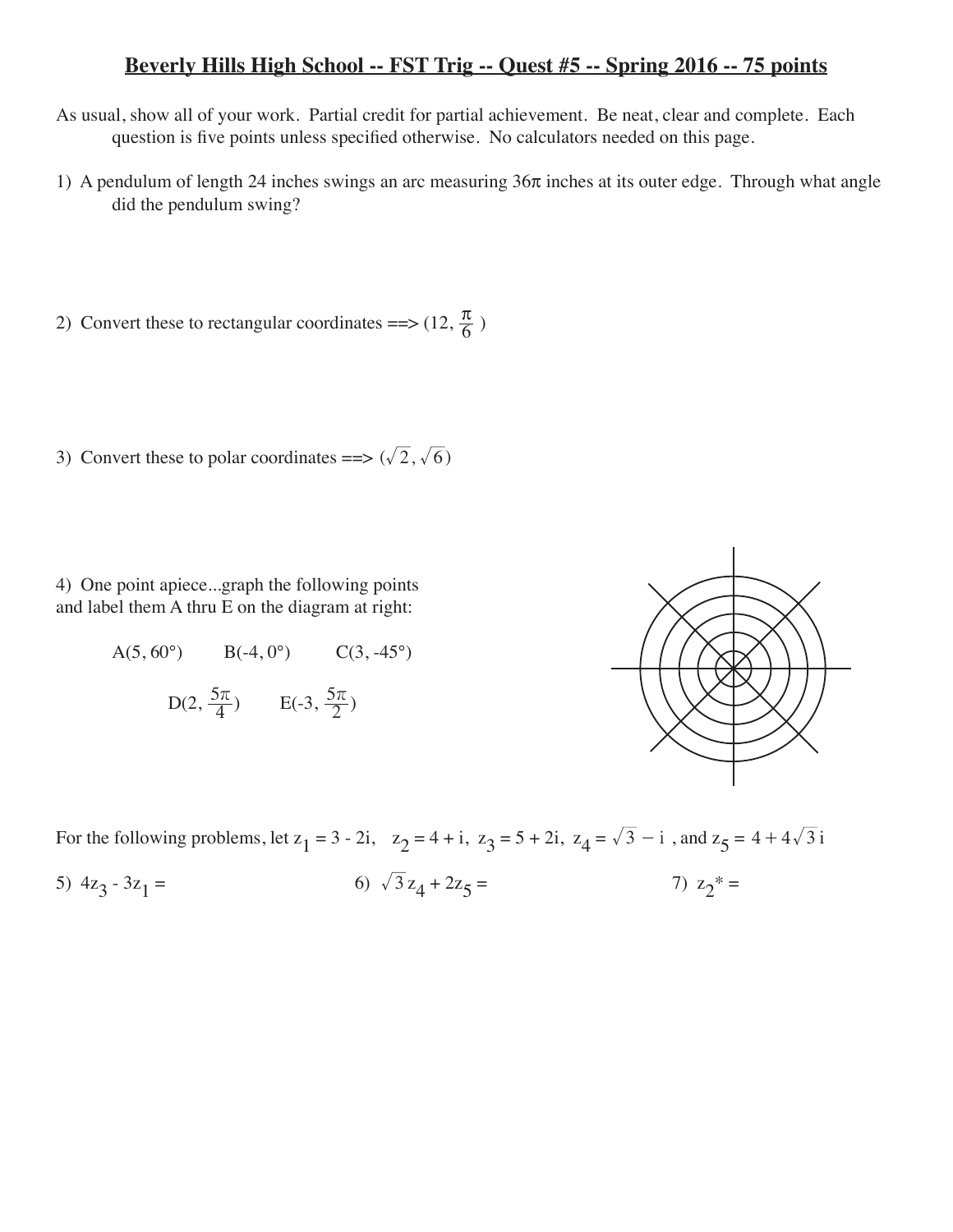$$
8) \frac{Z_3}{Z_1} =
$$

9) Ten points on this one. Convert both  $z_4$  and  $z_5$  to trigonometric form. Then find their product. Then find their quotient,  $\frac{2}{Z}$  $\overline{Z}$  $\frac{4}{5}$ . No need to calculate values of sines and cosines.

10) State De Moivre's Theorem. Then use it to calculate the standard-form value of  $(\sqrt{3} - i)^5$ .

11) Find all the roots of  $\sqrt[3]{2 + 2i\sqrt{3}}$